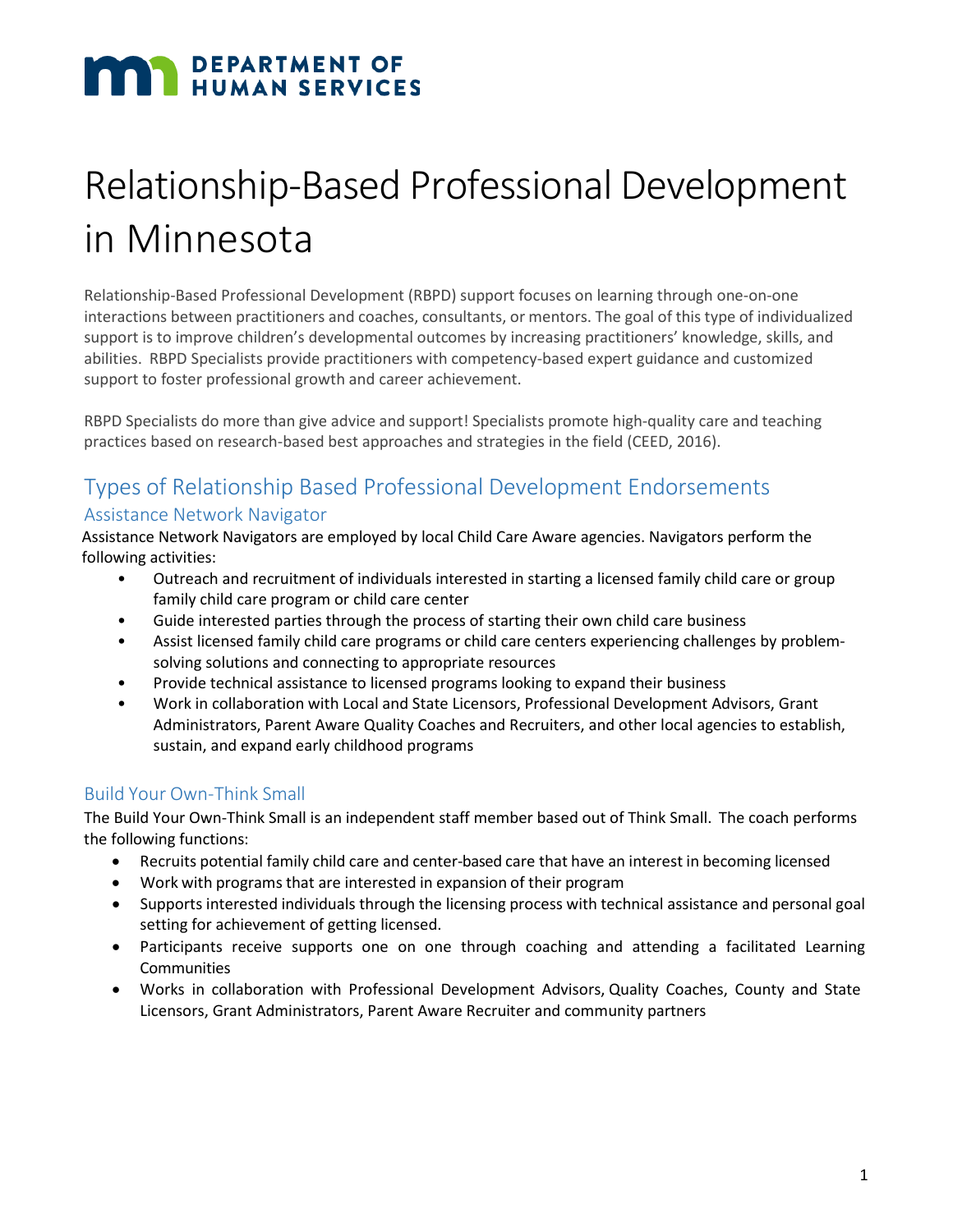#### Business Consultant

Business Consultants are employees of First Children's Finance. The Business Consultants provide a combination of training, consultation, coaching and technical assistance regarding the operation and financial management of child care and early education businesses.

Business consultants provide:

- Free or low-cost training
- Business leadership cohorts
- Business assessments
- Financial assessments
- Business improvement plans
- Financial position analysis
- Classroom-break event analysis
- Board development and governance
- Consultation on variety of business management and operational issues
- Access to low-cost financing for quality improvement

#### Health and Safety Specialist

Health and Safety Specialists are employees of the Center for Inclusive Child Care. The specialists provide support, training, modeling, and resources to child care programs throughout Minnesota. A Health and Safety Specialist supports programs in:

- Reviewing their health and safety policies
- Increasing their knowledge of licensing regulations
- Identifying illness and injury prevention tactics
- Creating and modeling strategies for implementing health and safety best practices\

#### Inclusion Coach/Consultant

Inclusion Coaches are employees of the Center for Inclusive Child Care. The coaches provide support, training, modeling, and resources to child care programs throughout Minnesota. An Inclusion Coach supports programs in:

- Supporting the successful inclusion and retention of children with special needs, social emotional concerns or challenging behaviors
- Facilitating communication between program staff and parents when there are concerns about a child's development
- Identifying environment accommodations
- Generating ideas for activities, routines and instructional modifications to meet the needs of all children enrolled in the program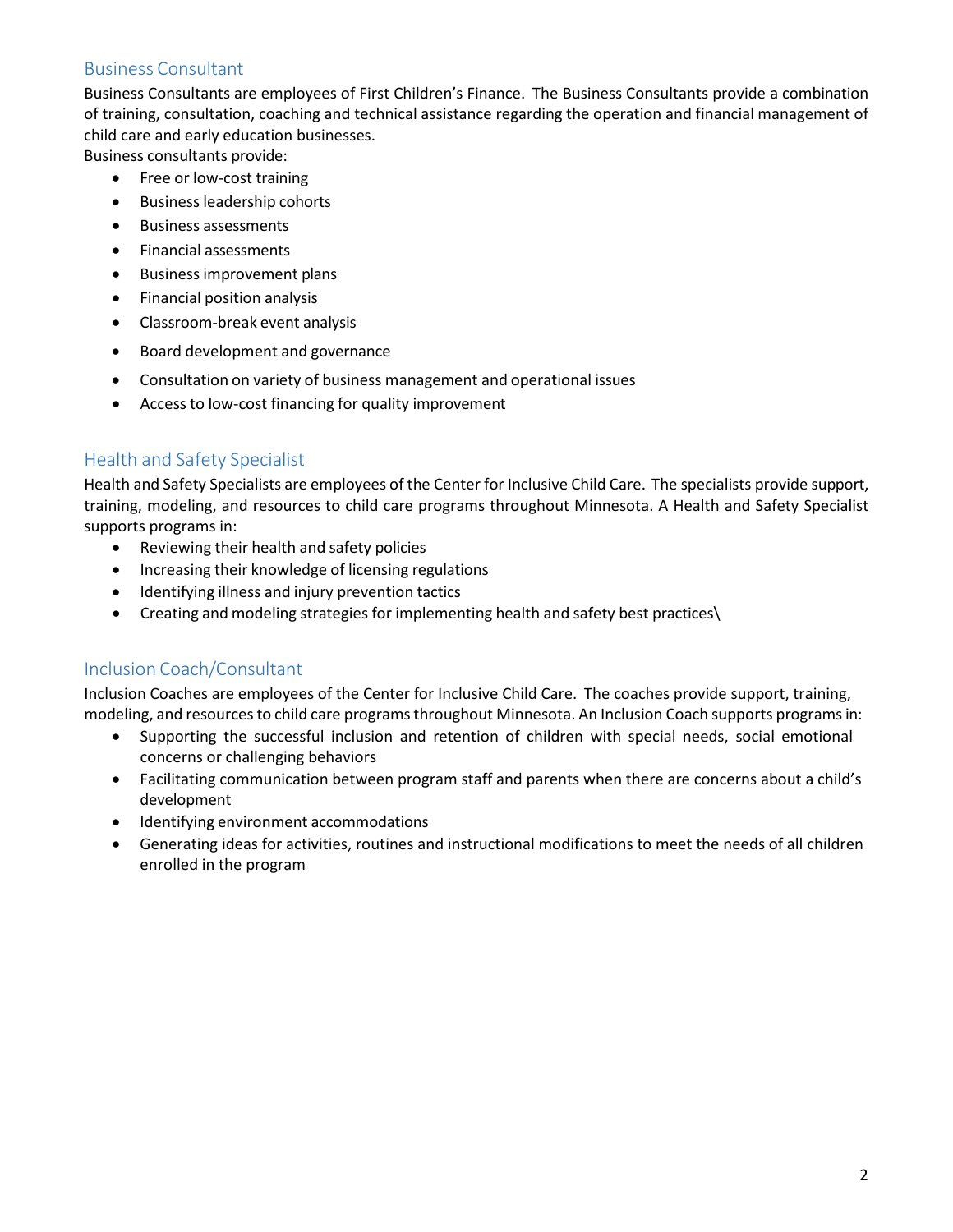#### Infant CLASS® Coach

The Infant CLASS® Coach can be independent or employed by various agencies. An Infant CLASS® coach maintain reliability in the Infant CLASS® Observation tool, which is renewed annually, and understands they cannot coach if their certification has lapsed. They are responsible for performing the following activities:

- Coach programs using the Infant CLASS® Observation tool.
- Implement a baseline observation with a minimum of 4 observation cycles using Infant CLASS® Observation tool
- Build a relationship with the program director and teachers, explaining the foundations of the Infant CLASS® Observation tool
- Implement ongoing short observations
- Provide one-on-one feedback sessions
- Set SMART goals with the program director and teachers

#### Infant-Toddler Specialist/Coach

Infant-Toddler Specialists are employees of the Center for Inclusive Child Care. The specialists provide support, training, modeling, and resources to child care programs throughout Minnesota. An Infant-Toddler Specialists supports programs in:

- Implementing best practices in the care of infants and toddlers
- Development of policies that support responsive care practices
- Accessing high-quality, useful and relevant infant and toddler resources
- Generating ideas for activities, routines and instructional modifications specific to infants and toddlers

#### Mental Health Consultant

Mental Health Consultants are individuals employed by Grantee's of the Behavioral Health Division at the Minnesota Department of Human Services. The Mental Health Consultants provide a combination of training, supported skill building, and reflective consultation - active listening, exploration of the teacher's attitudes and beliefs about situations, and problem solving. They focus on building adult capacity to support infant and young children's emotional development and to prevent, identify, or reduce mental health challenges (Zero to Three, 2017).

#### MN Association for the Education of Young Children (MnAEYC) Coach

The MnAEYC Coach is employed (or contracted) by the Minnesota Association forthe Education of Young Children. The MnAEYC Coach provides support, training, resources and consultation. The MnAEYC Coach promotes quality in early care and education by focusing on professional development, leadership, and program improvement. A MnAEYC Coach offers the following services:

- NAEYC Accreditation Support Services customizable onsite
- Curriculum and assessment consultation
- Leadership and quality consultation
- A variety of consultation and professional development topics, customizable onsite
- Leadership Journey Series for child care center directors

#### MN School-Age Care Alliance (MnSACA) Coach

The MnSACA Coach is employed (or contracted) by the Minnesota School Age Care Alliance (MnSACA). The MnSACA Coach provides support, training, resources and consultation. The MnSACA Coach promotes quality in afterschool settings focusing on professional development, leadership, curriculum and assessment and program improvement. A MnSACA Coach offers the following services:

• MN Afterschool Accreditation Program (MAAP) Accreditation Support Services – customizable onsite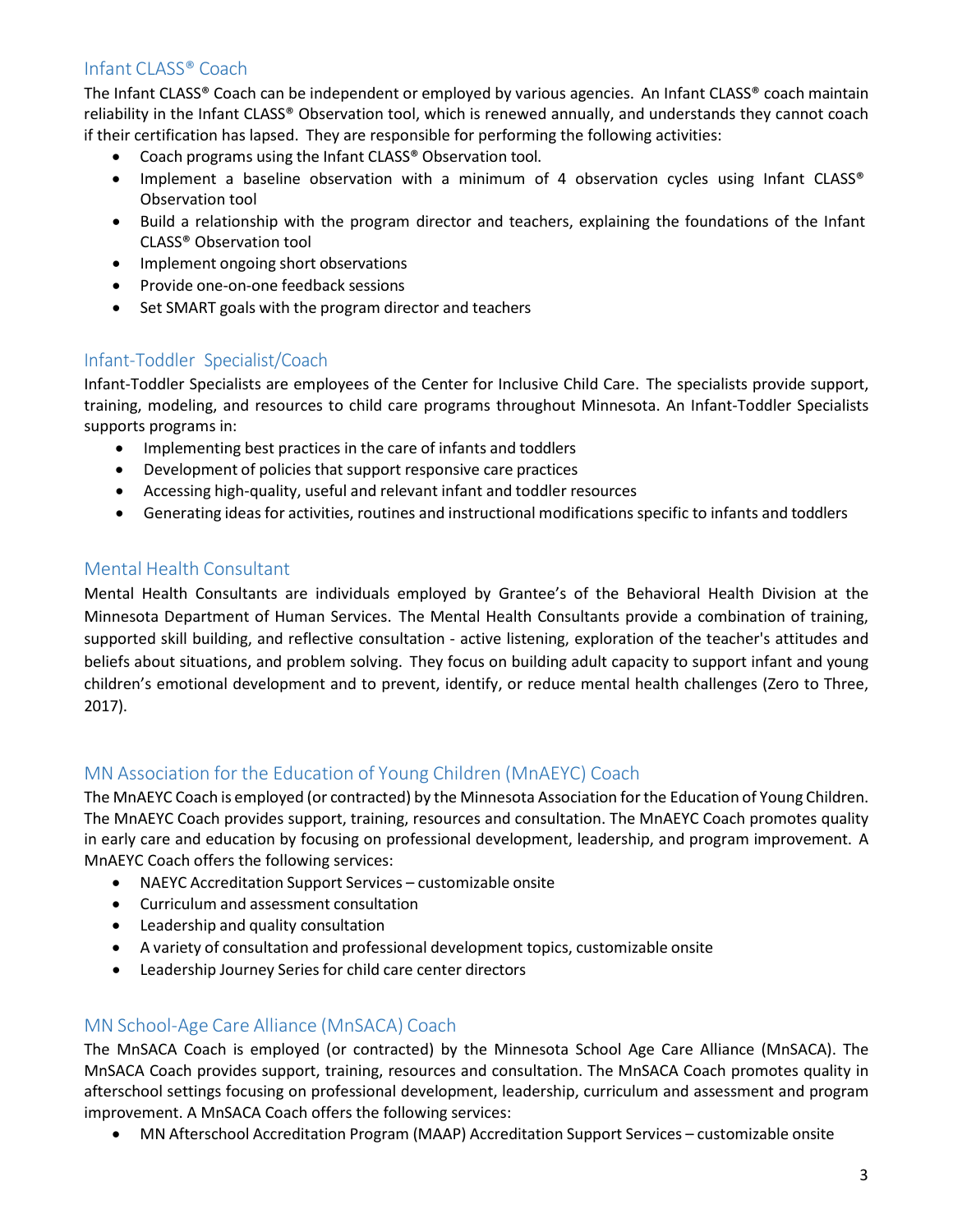#### Parent Aware Quality Coach

A Parent Aware Quality Coach is an employee of a Child Care Aware of Minnesota local agency. Quality Coaches perform the following activities:

- Recruit licensed child care centers and family child care programs to join or Re-rate in a Building Quality Cohort or Full-Rating Cohort of Parent Aware
- Support all participants in the Full-Rating Pathway in one-to-one and group settings
- Implement the Parent Aware Building Quality coaching model with fidelity
- Provide technical assistance to programs in the Full-Rating Cohort
- Work in collaboration with Recruiters, Professional Development Advisors, Grant Administrators, and CLASS® Coaches
- Facilitate partnerships through community outreach

#### Pre-K CLASS® Coach

The Pre-K CLASS® Coach can be independent or employed by various agencies. The Pre-K CLASS® coach maintain reliability in the Pre-K CLASS® Observation tool, which is renewed annually, and understands they cannot coach if their certification has lapsed. They are responsible for performing the following activities:

- Coach programs using the CLASS® Observation tool
- Implement a baseline observation with a minimum of 4 observation cycles using the CLASS® Observation tool
- Build a relationship with the program director and teachers, explaining the foundations of the CLASS® Observation tool
- Implement ongoing short observations
- Provide one-on-one feedback sessions
- Set SMART goals with the program director and teachers

#### Professional Development Advisor (PDA's)

- Professional Development Advisors (PDA's) are employees of Child Care Aware of Minnesota. PDA's offer career advising services to child care programs and individual providers to help them plan and meet their career goals. They offer the following services: Advising any individuals about training needed for licensing, career goals, and Parent Aware
- Support all Parent Aware participants in Building Quality, Full Rating and Accelerated cohorts
- Reviewing individual Learning Records in Develop
- Assisting in creation of individual professional development plan
- Assisting in creation of a program professional development plan
- Work in collaboration with Recruiters, Grant Administrators, and Coaches

#### Reading Corps Family Child Care Coaches

Reading Corps Family Child Care Coaches are employees of Reading Corps. Coaches provide feedback, support, problem solving, brainstorming, encouragement, and onsite supports. Coaches facilitate a coaching process designed to support student outcomes and adult learning. A typical coaching session has three elements including a pre-observation (typically via phone, email, or text), an onsite observation, and a post-observation coaching session. The Reading Corps Family Child Care Coach supports providers in implementing the following into daily routines:

- Quality interactions with children
- Data-driven instruction
- Responses to Intervention, including Tier 1, 2, and 3 instruction
- Family Engagement
- Literacy and math rich environments